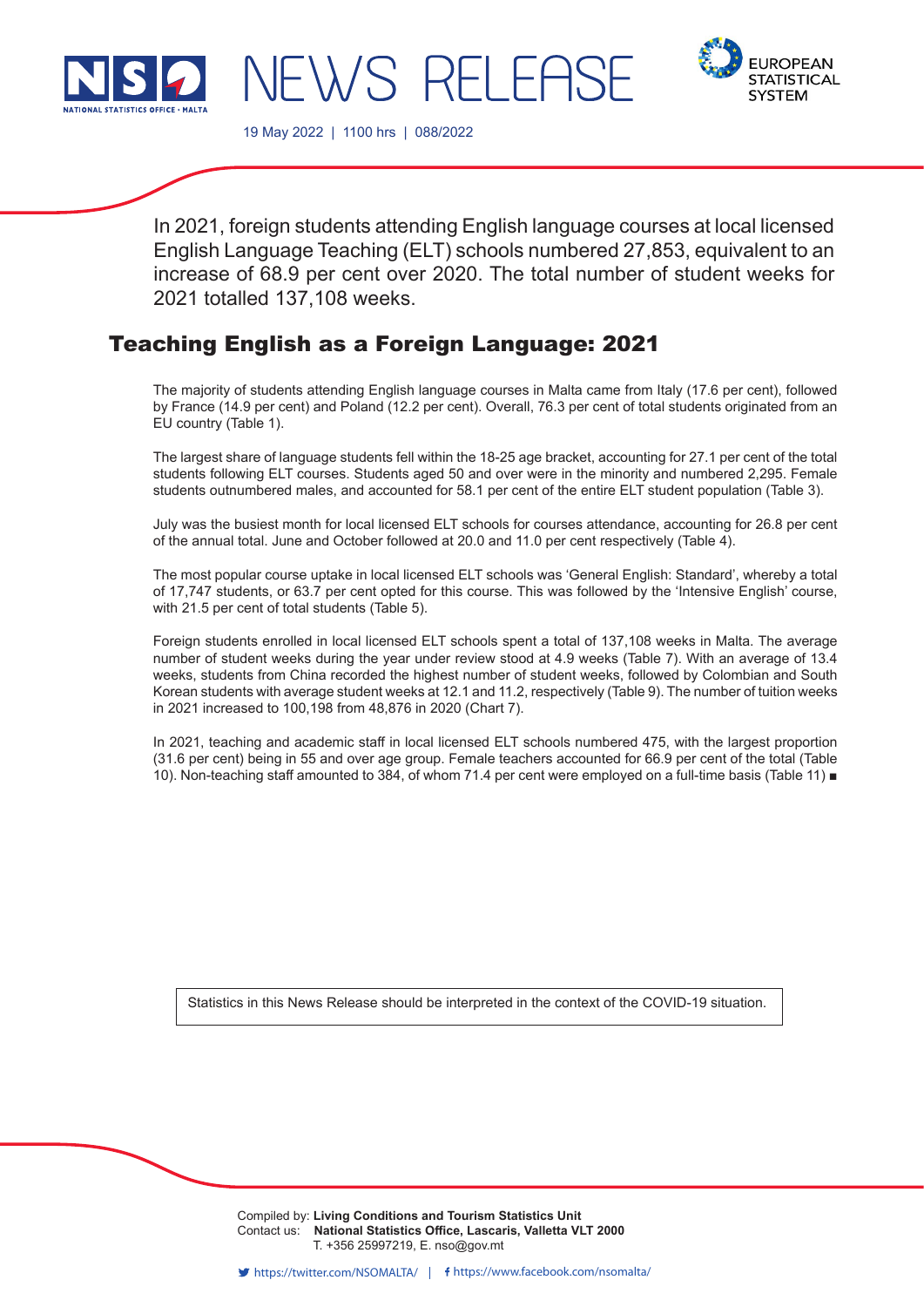#### **Table 1. Foreign students following courses<sup>1</sup> in local licensed ELT schools by year, sex and country of citizenship**

| <b>Country of citizenship</b> |              | 2020           |              |              | 2021           |              |
|-------------------------------|--------------|----------------|--------------|--------------|----------------|--------------|
|                               | <b>Males</b> | <b>Females</b> | <b>Total</b> | <b>Males</b> | <b>Females</b> | <b>Total</b> |
| Italy                         | 724          | 891            | 1,615        | 2,200        | 2,713          | 4,913        |
| France                        | 728          | 1,032          | 1,760        | 1,826        | 2,338          | 4,164        |
| Poland                        | 259          | 662            | 921          | 914          | 2,482          | 3,396        |
| Germany                       | 1,071        | 1,690          | 2,761        | 1,474        | 1,622          | 3,096        |
| Spain                         | 563          | 707            | 1,270        | 807          | 1,118          | 1,925        |
| <b>Czech Republic</b>         | 188          | 339            | 527          | 336          | 664            | 1,000        |
| Belgium                       | 69           | 79             | 148          | 289          | 317            | 606          |
| Austria                       | 272          | 339            | 611          | 134          | 163            | 297          |
| Slovakia                      | 49           | 59             | 108          | 104          | 180            | 284          |
| Hungary                       | 71           | 101            | 172          | 107          | 172            | 279          |
| Other EU countries            | 138          | 373            | 511          | 421          | 870            | 1,291        |
| <b>Total EU</b>               | 4,132        | 6,272          | 10,404       | 8,612        | 12,639         | 21,251       |
| Japan                         | 334          | 819            | 1,153        | 653          | 868            | 1,521        |
| Switzerland                   | 193          | 290            | 483          | 549          | 632            | 1,181        |
| Colombia                      | 379          | 475            | 854          | 507          | 605            | 1,112        |
| Turkey                        | 261          | 182            | 443          | 549          | 274            | 823          |
| South Korea                   | 123          | 216            | 339          | 173          | 356            | 529          |
| Russia                        | 211          | 360            | 571          | 61           | 116            | 177          |
| <b>Brazil</b>                 | 336          | 585            | 921          | 45           | 110            | 155          |
| China                         | 64           | 105            | 169          | 69           | 78             | 147          |
| Chile                         | 26           | 54             | 80           | 69           | 65             | 134          |
| Ukraine                       | 46           | 98             | 144          | 33           | 66             | 99           |
| Other Non-EU countries        | 443          | 486            | 929          | 319          | 350            | 669          |
| <b>Total Non-EU</b>           | 2,416        | 3,670          | 6,086        | 3,027        | 3,520          | 6,547        |
| <b>Unspecified</b>            | 1            |                | 1            | 24           | 31             | 55           |
| <b>Total</b>                  | 6,549        | 9,942          | 16,491       | 11,663       | 16,190         | 27,853       |

<sup>1</sup> Some courses were held remotely in 2021.



## **Chart 1. Foreign students following courses<sup>1</sup> in local licensed ELT schools by the top 10 countries of citizenship: 2021**

<sup>1</sup> Some courses were held remotely in 2021.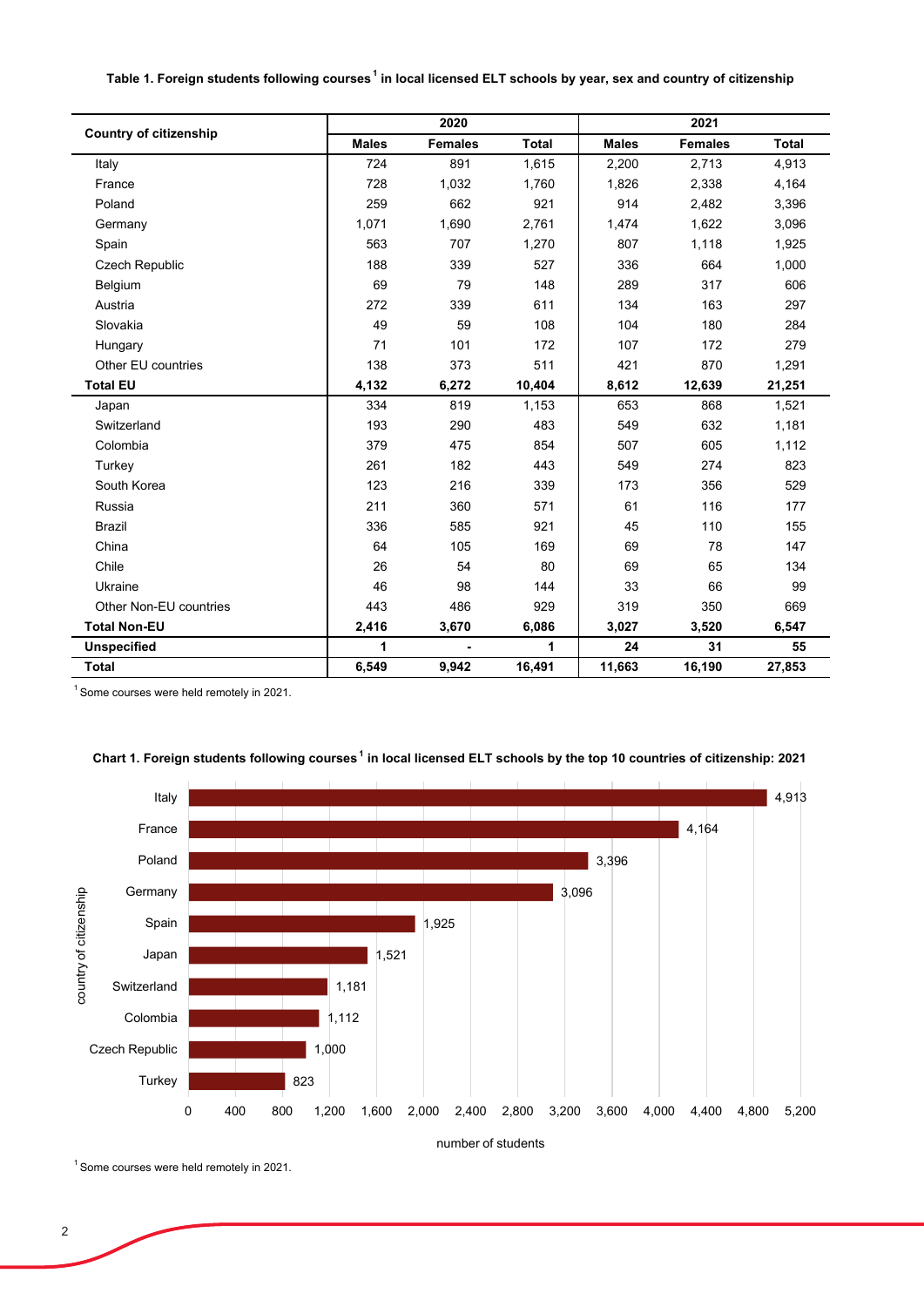**Table 2. Foreign students following courses<sup>1</sup> in local licensed ELT schools by age group and country of citizenship for the top 10 countries and other countries: 2021**

|                               |                 |           |           | Age group |       |                       |        |
|-------------------------------|-----------------|-----------|-----------|-----------|-------|-----------------------|--------|
| <b>Country of citizenship</b> | 15 and<br>under | $16 - 17$ | $18 - 25$ | 26-35     | 36-49 | <b>50 and</b><br>over | Total  |
| Italy                         | 1,786           | 1,766     | 623       | 248       | 264   | 226                   | 4,913  |
| France                        | 971             | 577       | 1,730     | 302       | 322   | 262                   | 4,164  |
| Poland                        | 788             | 407       | 184       | 376       | 1,057 | 584                   | 3,396  |
| Germany                       | 640             | 511       | 729       | 339       | 429   | 448                   | 3,096  |
| Spain                         | 638             | 310       | 440       | 217       | 218   | 102                   | 1,925  |
| Japan                         | 40              | 66        | 998       | 319       | 71    | 27                    | 1,521  |
| Switzerland                   | 143             | 241       | 526       | 82        | 78    | 111                   | 1,181  |
| Colombia                      | 8               | 64        | 390       | 462       | 170   | 18                    | 1,112  |
| Czech Republic                | 150             | 157       | 136       | 108       | 288   | 161                   | 1,000  |
| Turkey                        | 14              | 24        | 428       | 249       | 82    | 26                    | 823    |
| Other countries <sup>2</sup>  | 845             | 620       | 1,368     | 869       | 690   | 330                   | 4,722  |
| Total                         | 6,023           | 4,743     | 7,552     | 3,571     | 3,669 | 2,295                 | 27,853 |

<sup>1</sup> Some courses were held remotely in 2021.

 $2$  Includes unspecified country of citizenship.

# **Chart 2. Percentage distribution of foreign students following courses<sup>1</sup> in local licensed ELT schools by age group: 2021**



 $1$  Some courses were held remotely in 2021.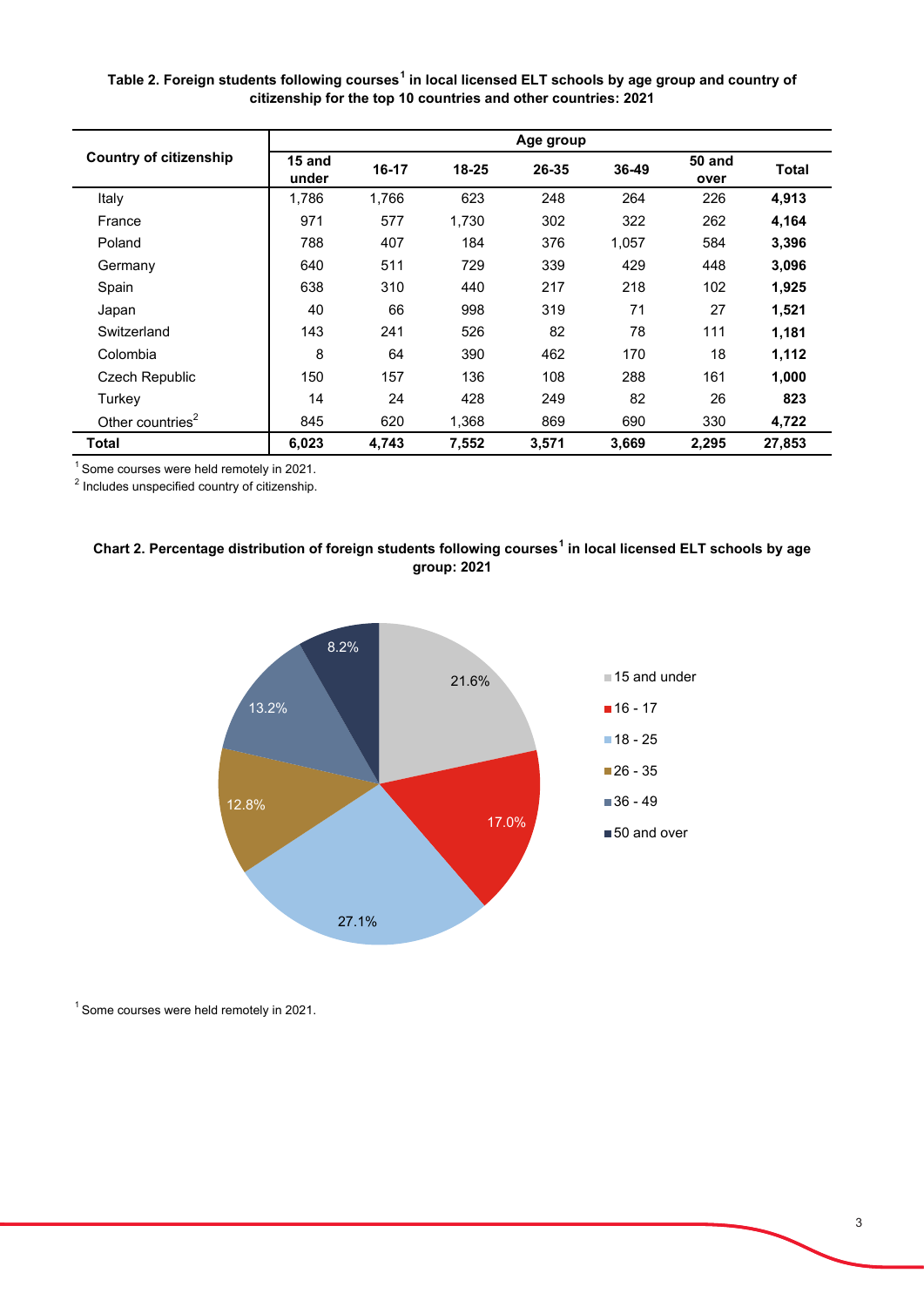|  | Table 3. Foreign students following courses $^{\rm 1}$ in local licensed ELT schools by year, sex and age group |
|--|-----------------------------------------------------------------------------------------------------------------|
|--|-----------------------------------------------------------------------------------------------------------------|

| Age group    | 2020   | 2021   | Change         | Percentage<br>change |
|--------------|--------|--------|----------------|----------------------|
|              |        |        | <b>Males</b>   |                      |
| 15 and under | 1,396  | 2,279  | 883            | 63.3                 |
| $16 - 17$    | 835    | 2,076  | 1,241          | 148.6                |
| 18-25        | 1,824  | 3,798  | 1,974          | 108.2                |
| 26-35        | 1,179  | 1,491  | 312            | 26.5                 |
| 36-49        | 877    | 1,219  | 342            | 39.0                 |
| 50 and over  | 438    | 800    | 362            | 82.6                 |
| <b>Total</b> | 6,549  | 11,663 | 5,114          | 78.1                 |
|              |        |        | <b>Females</b> |                      |
| 15 and under | 2,084  | 3,744  | 1,660          | 79.7                 |
| $16 - 17$    | 1,360  | 2,667  | 1,307          | 96.1                 |
| 18-25        | 2,532  | 3,754  | 1,222          | 48.3                 |
| 26-35        | 1,786  | 2,080  | 294            | 16.4                 |
| 36-49        | 1,429  | 2,450  | 1,021          | 71.4                 |
| 50 and over  | 751    | 1,495  | 744            | 99.1                 |
| <b>Total</b> | 9,942  | 16,190 | 6,248          | 62.8                 |
|              |        |        | <b>Total</b>   |                      |
| 15 and under | 3,480  | 6,023  | 2,543          | 73.1                 |
| $16 - 17$    | 2,195  | 4,743  | 2,548          | 116.1                |
| 18-25        | 4,356  | 7,552  | 3,196          | 73.4                 |
| 26-35        | 2,965  | 3,571  | 606            | 20.4                 |
| 36-49        | 2,306  | 3,669  | 1,363          | 59.1                 |
| 50 and over  | 1,189  | 2,295  | 1,106          | 93.0                 |
| <b>Total</b> | 16,491 | 27,853 | 11,362         | 68.9                 |

<sup>1</sup> Some courses were held remotely in 2021.





1 Some courses were held remotely in 2021.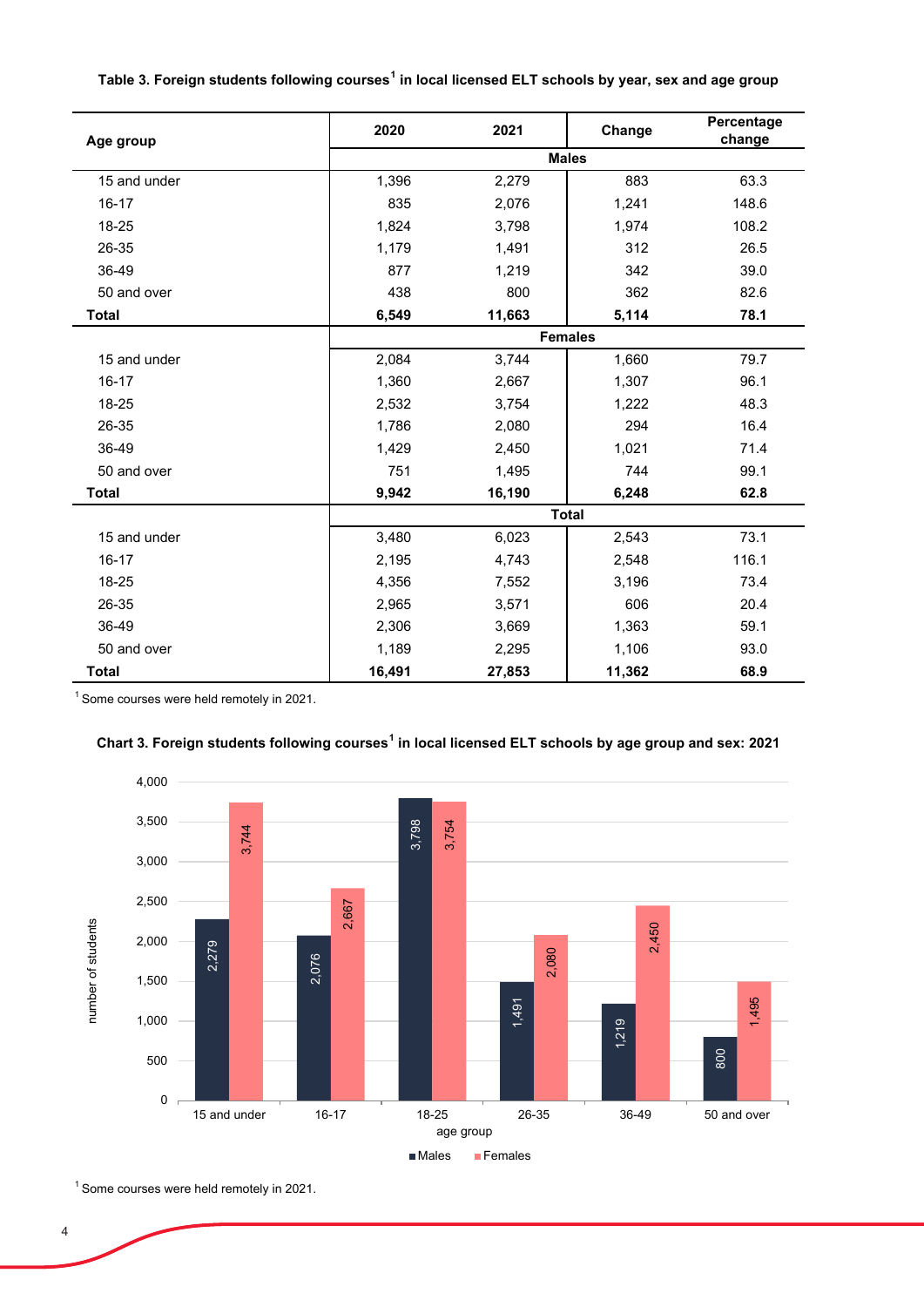## **Table 4. Foreign students following courses<sup>1</sup> in local licensed ELT schools by year, sex and month<sup>2</sup>**

|                        | 2021           |
|------------------------|----------------|
| <b>Month</b>           | <b>Males</b>   |
| January                | 606            |
| February               | 391            |
| March                  | 396            |
| April                  | 378            |
| May                    | 566            |
| June                   | 2,132          |
| July                   | 2,856          |
| August                 | 933            |
| September              | 923            |
| October                | 1,241          |
| November               | 633            |
| December               | 257            |
| <b>Remote learning</b> | 351            |
| <b>Total</b>           | 11,663         |
|                        | <b>Females</b> |
| January                | 590            |
| February               | 459            |
| March                  | 389            |
| April                  | 448            |
| May                    | 606            |
| June                   | 3,291          |
| July                   | 4,427          |
| August                 | 1,559          |
| September              | 1,233          |
| October                | 1,733          |
| November               | 829            |
| December               | 280            |
| <b>Remote learning</b> | 345            |
| <b>Total</b>           | 16,190         |
|                        | <b>Total</b>   |
| January                | 1,196          |
| February               | 850            |
| March                  | 785            |
| April                  | 826            |
| May                    | 1,172          |
| June                   | 5,423          |
| July                   | 7,283          |
| August                 | 2,492          |
| September              | 2,156          |
| October                | 2,974          |
| November               | 1,462          |
| December               | 537            |
| <b>Remote learning</b> | 696            |
| <b>Total</b>           | 27,853         |
|                        |                |

 $^{\rm 1}$ Some courses were held remotely in 2021.<br><sup>2</sup> Refer to methodological note 4.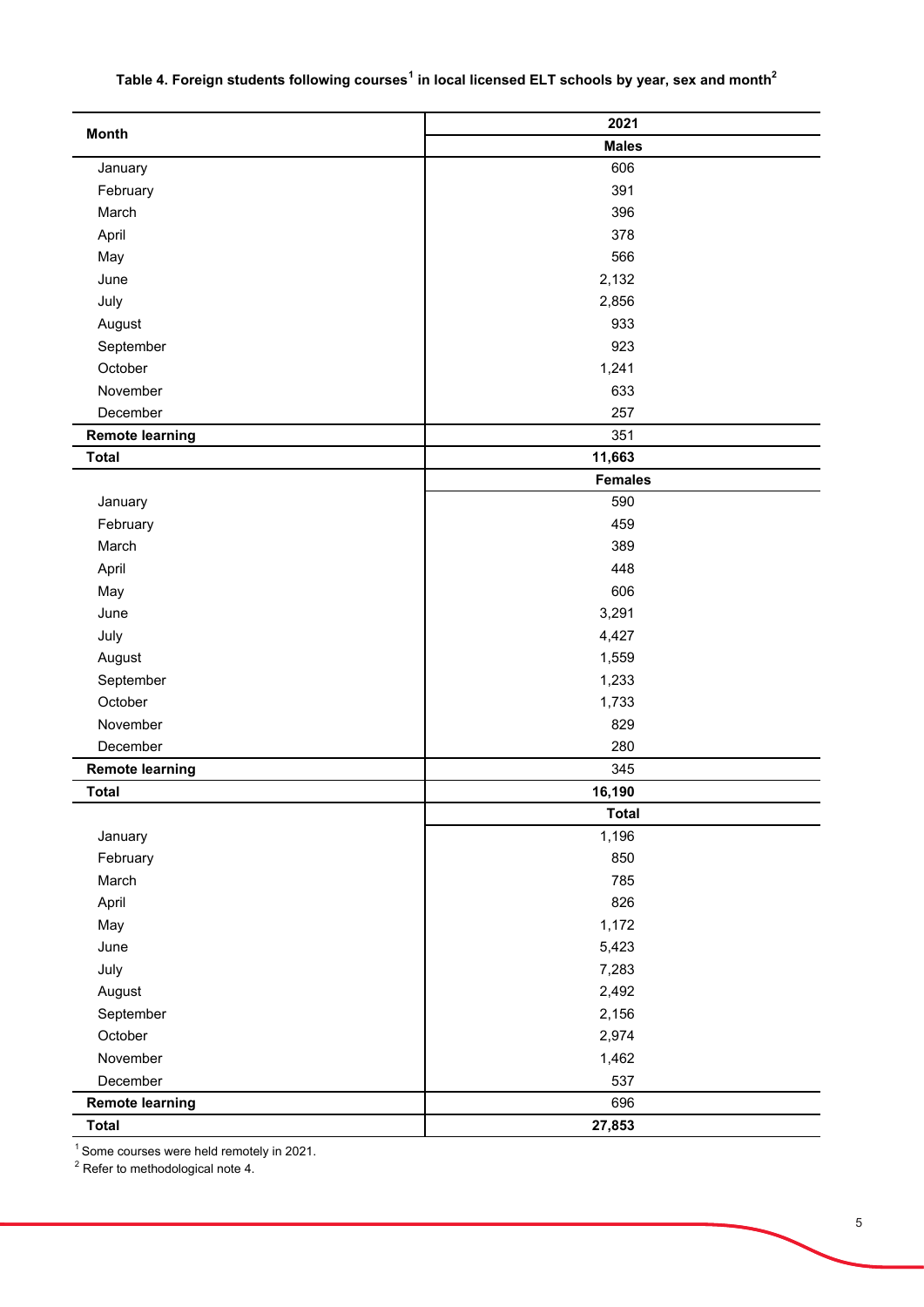### **Table 5. Foreign students following courses<sup>1</sup> in local licensed ELT schools by type of course and country of citizenship: 2021**

|                               |                                        |                              |                                    | Type of course                                      |                |              |
|-------------------------------|----------------------------------------|------------------------------|------------------------------------|-----------------------------------------------------|----------------|--------------|
| <b>Country of citizenship</b> | General<br>English:<br><b>Standard</b> | General<br>English:<br>Small | <b>Intensive</b><br><b>English</b> | <b>English</b><br>specific<br>purposes <sup>2</sup> | Other $3$      | <b>Total</b> |
| Italy                         | 3,850                                  | 10                           | 583                                | 192                                                 | 278            | 4,913        |
| France                        | 2,412                                  | 81                           | 1,324                              | 112                                                 | 235            | 4,164        |
| Poland                        | 2,104                                  | 43                           | 412                                | 257                                                 | 580            | 3,396        |
| Germany                       | 1,546                                  | 53                           | 1,005                              | 126                                                 | 366            | 3,096        |
| Spain                         | 1,413                                  | $\overline{2}$               | 317                                | 34                                                  | 159            | 1,925        |
| Japan                         | 921                                    | 117                          | 369                                | 13                                                  | 101            | 1,521        |
| Switzerland                   | 598                                    | 26                           | 399                                | 8                                                   | 150            | 1,181        |
| Colombia                      | 780                                    | 14                           | 222                                | 22                                                  | 74             | 1,112        |
| Czech Republic                | 589                                    | 18                           | 200                                | 38                                                  | 155            | 1,000        |
| Turkey                        | 699                                    | 11                           | 64                                 | 9                                                   | 40             | 823          |
| Belgium                       | 307                                    | 5                            | 256                                | 5                                                   | 33             | 606          |
| South Korea                   | 318                                    | 37                           | 107                                | 13                                                  | 54             | 529          |
| Austria                       | 222                                    |                              | 45                                 | 15                                                  | 15             | 297          |
| Slovakia                      | 153                                    | 1                            | 69                                 | 5                                                   | 56             | 284          |
| Hungary                       | 141                                    | 1                            | 52                                 | 25                                                  | 60             | 279          |
| Sweden                        | 222                                    |                              | 24                                 | $\overline{2}$                                      | $\overline{7}$ | 255          |
| Netherlands                   | 111                                    | 1                            | 88                                 | 16                                                  | 10             | 226          |
| Denmark                       | 173                                    | 1                            | 29                                 | 1                                                   | 1              | 205          |
| Russia                        | 96                                     | 1                            | 29                                 | 10                                                  | 41             | 177          |
| Portugal                      | 84                                     |                              | 67                                 |                                                     | 10             | 161          |
| Other countries <sup>4</sup>  | 1,008                                  | 27                           | 321                                | 102                                                 | 245            | 1,703        |
| <b>Total</b>                  | 17,747                                 | 449                          | 5,982                              | 1,005                                               | 2,670          | 27,853       |

 $<sup>1</sup>$  Some courses were held remotely in 2021.</sup>

<sup>2</sup> Includes business English.

<sup>3</sup> Includes exam preparation courses, one-to-one lessons, combination of courses, and other courses.

4 Includes unspecified country of citizenship.





<sup>1</sup> Some courses were held remotely in 2021.

Notes:

1. English specific purposes courses include business English.

2. 'Other' includes exam preparation courses, one-to-one lessons, combination of courses, and other courses.

3. Totals may not add up due to rounding.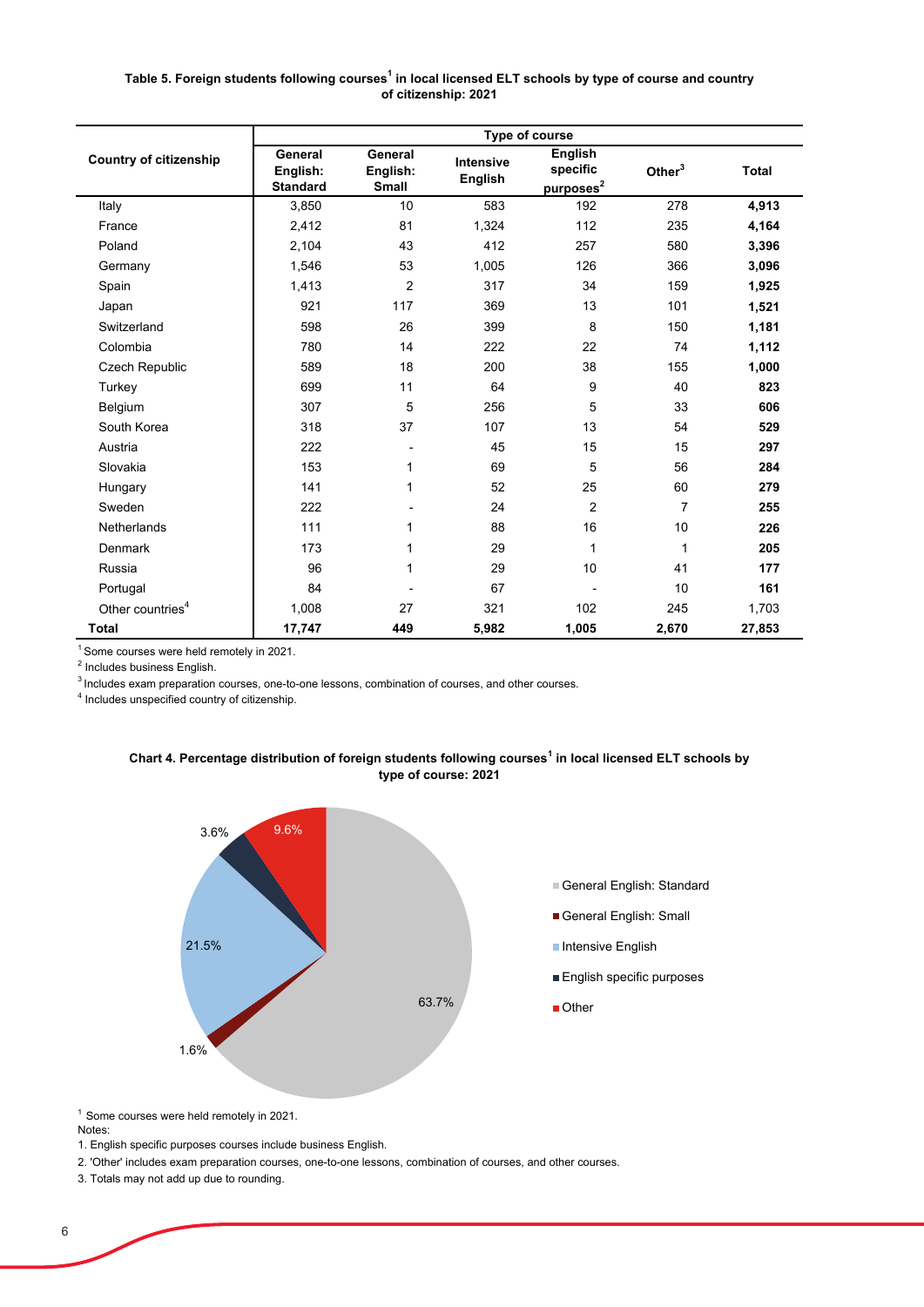## **Table 6. Foreign students following courses<sup>1</sup> in local licensed ELT schools by sex and type of accommodation: 2021**

| <b>Type of accommodation</b>             | <b>Males</b> | <b>Females</b> | Total <sup>2</sup> |
|------------------------------------------|--------------|----------------|--------------------|
| <b>Hotel</b>                             | 2,042        | 2,505          | 4,547              |
| 5 Star                                   | 644          | 898            | 1,542              |
| 4 Star                                   | 1.305        | 1,543          | 2,848              |
| 3 Star                                   | 93           | 64             | 157                |
| Hostel / Residence / Guesthouse          | 2,645        | 4,430          | 7,075              |
| Host family                              | 2,597        | 3,005          | 5,602              |
| Holiday Furnished Premises (HFP)         | 709          | 1,079          | 1,788              |
| Accommodation not provided by the school | 2,991        | 4,576          | 7,567              |
| Other                                    | 266          | 160            | 426                |
| Unknown                                  | 61           | 79             | 140                |
| <b>Total</b>                             | 11,311       | 15,834         | 27,145             |

1 Some courses were held remotely in 2021.

<sup>2</sup> Refers to bookings made.



# **Chart 5. Foreign students following courses<sup>1</sup> in local licensed ELT schools by type of accommodation: 2021**

<sup>1</sup> Some courses were held remotely in 2021.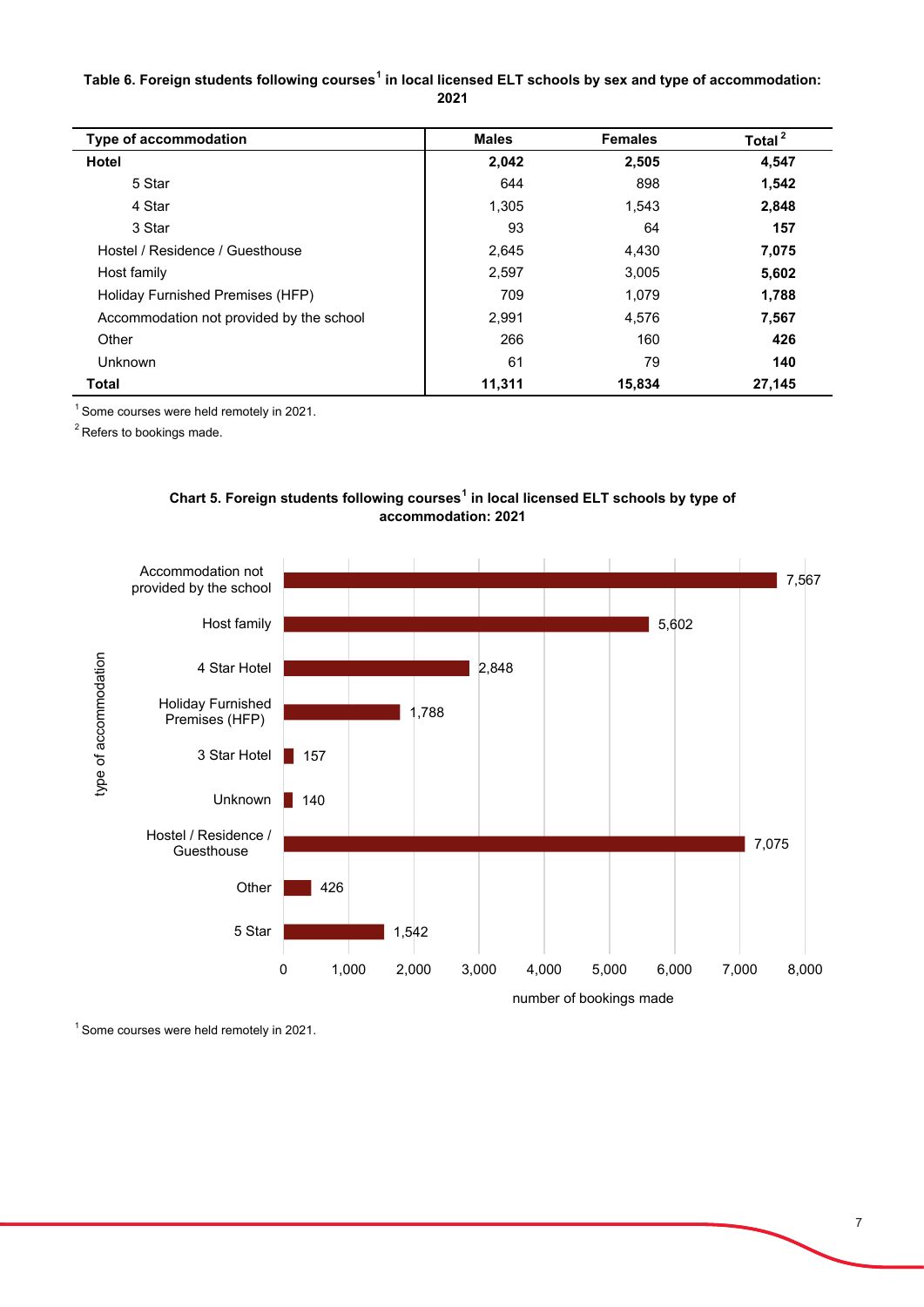|                        |              | <b>Number of student weeks</b> |              |              | Average number of student weeks<br>per student <sup>2</sup> |              |  |  |
|------------------------|--------------|--------------------------------|--------------|--------------|-------------------------------------------------------------|--------------|--|--|
| <b>Month</b>           | <b>Males</b> | <b>Females</b>                 | <b>Total</b> | <b>Males</b> | <b>Females</b>                                              | <b>Total</b> |  |  |
|                        |              |                                |              | 2021         |                                                             |              |  |  |
| January                | 6,442        | 7,031                          | 13,473       | 10.6         | 11.9                                                        | 11.3         |  |  |
| February               | 4,267        | 6,837                          | 11,104       | 10.9         | 14.9                                                        | 13.1         |  |  |
| March                  | 4,135        | 4,388                          | 8,523        | 10.4         | 11.3                                                        | 10.9         |  |  |
| April                  | 4,407        | 4,927                          | 9,334        | 11.7         | 11.0                                                        | 11.3         |  |  |
| May                    | 4,432        | 4,951                          | 9,383        | 7.8          | 8.2                                                         | 8.0          |  |  |
| June                   | 8,086        | 11,810                         | 19,896       | 3.8          | 3.6                                                         | 3.7          |  |  |
| July                   | 8,804        | 15,032                         | 23,837       | 3.1          | 3.4                                                         | 3.3          |  |  |
| August                 | 3,645        | 5,652                          | 9,297        | 3.9          | 3.6                                                         | 3.7          |  |  |
| September              | 4,762        | 6,442                          | 11,205       | 5.2          | 5.2                                                         | 5.2          |  |  |
| October                | 5,860        | 6,835                          | 12,695       | 4.7          | 3.9                                                         | 4.3          |  |  |
| November               | 2,239        | 2,629                          | 4,868        | 3.5          | 3.2                                                         | 3.3          |  |  |
| December               | 478          | 569                            | 1,048        | 1.9          | 2.0                                                         | 2.0          |  |  |
| <b>Remote learning</b> | 1,280        | 1,164                          | 2,444        | 3.6          | 3.4                                                         | 3.5          |  |  |
| <b>Total</b>           | 58,839       | 78,268                         | 137,108      | 5.0          | 4.8                                                         | 4.9          |  |  |

# **Table 7. Number of student weeks by sex, year and month<sup>1</sup>**

 $1$  Refer to methodological note 4.

 $^{\rm 2}$  Based on student figures as presented in Table 4.

Note: Totals may not add up due to rounding.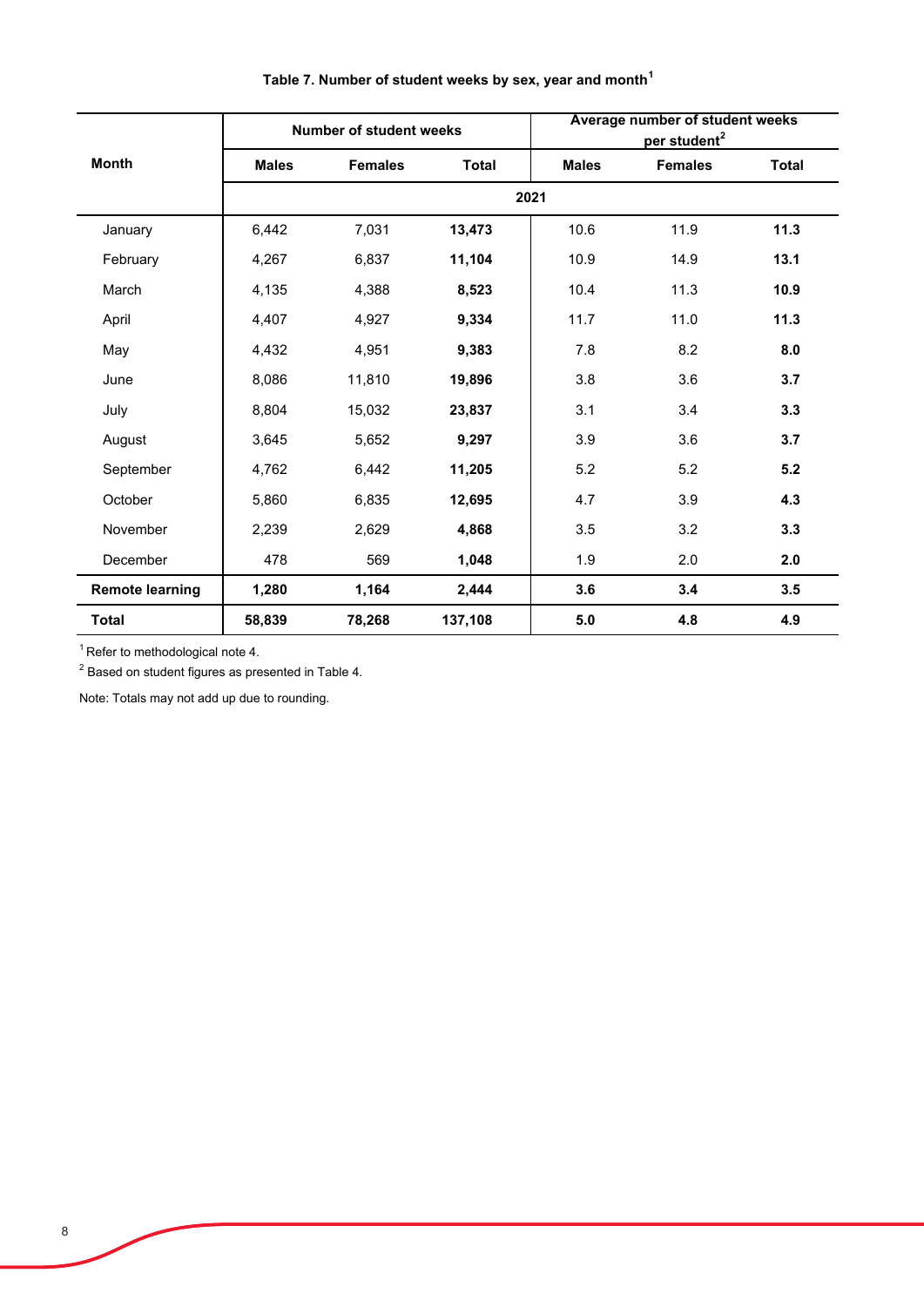|                               |                 |        |        | Age group |        |                       |              |
|-------------------------------|-----------------|--------|--------|-----------|--------|-----------------------|--------------|
| <b>Country of citizenship</b> | 15 and<br>under | 16-17  | 18-25  | 26-35     | 36-49  | <b>50 and</b><br>over | <b>Total</b> |
| Italy                         | 4,395           | 4,359  | 2,608  | 1,330     | 1,281  | 1,228                 | 15,201       |
| France                        | 2,081           | 2,271  | 9,468  | 1,419     | 842    | 674                   | 16,754       |
| Poland                        | 1,594           | 1,246  | 1,071  | 1,641     | 4,180  | 2,130                 | 11,860       |
| Germany                       | 2,621           | 2,223  | 2,281  | 939       | 1,112  | 1,238                 | 10,414       |
| Spain                         | 1,529           | 953    | 2,727  | 1,797     | 1,160  | 556                   | 8,723        |
| Japan                         | 371             | 676    | 10,886 | 3,250     | 605    | 139                   | 15,927       |
| Switzerland                   | 385             | 899    | 2,835  | 385       | 234    | 403                   | 5,141        |
| Colombia                      | 63              | 542    | 4,586  | 6,018     | 2,111  | 155                   | 13,476       |
| Czech Republic                | 326             | 388    | 591    | 441       | 1,119  | 551                   | 3,417        |
| Turkey                        | 75              | 152    | 3,952  | 2,275     | 681    | 104                   | 7,238        |
| Belgium                       | 619             | 651    | 1,275  | 198       | 98     | 57                    | 2,898        |
| South Korea                   | 54              | 43     | 2,513  | 2,181     | 891    | 265                   | 5,948        |
| Austria                       | 293             | 153    | 174    | 97        | 124    | 47                    | 888          |
| Slovakia                      | 160             | 432    | 331    | 106       | 235    | 85                    | 1,349        |
| Hungary                       | 132             | 137    | 171    | 72        | 326    | 291                   | 1,129        |
| Sweden                        | 438             | 80     | 99     | 54        | 89     | 38                    | 798          |
| <b>Netherlands</b>            | 17              | 238    | 514    | 20        | 17     | 32                    | 838          |
| Denmark                       | 338             | 121    | 37     | 12        | 3      | 27                    | 539          |
| Russia                        | 38              | 67     | 382    | 547       | 251    | 108                   | 1,394        |
| Portugal                      | 5               | 17     | 489    | 189       | 53     | 30                    | 784          |
| Other countries <sup>1</sup>  | 1,061           | 570    | 2,839  | 4,911     | 2,469  | 539                   | 12,389       |
| <b>Total</b>                  | 16,596          | 16,218 | 49,829 | 27,887    | 17,883 | 8,696                 | 137,108      |

### **Table 8. Number of student weeks by age group and country of citizenship: 2021**

<sup>1</sup> Includes unspecified country of citizenship.

Note: Totals may not add up due to rounding.

### **Chart 6. Number of foreign students and student tuition weeks by the top 10 countries of citizenship: 2021**



Note: Totals may not add up due to rounding.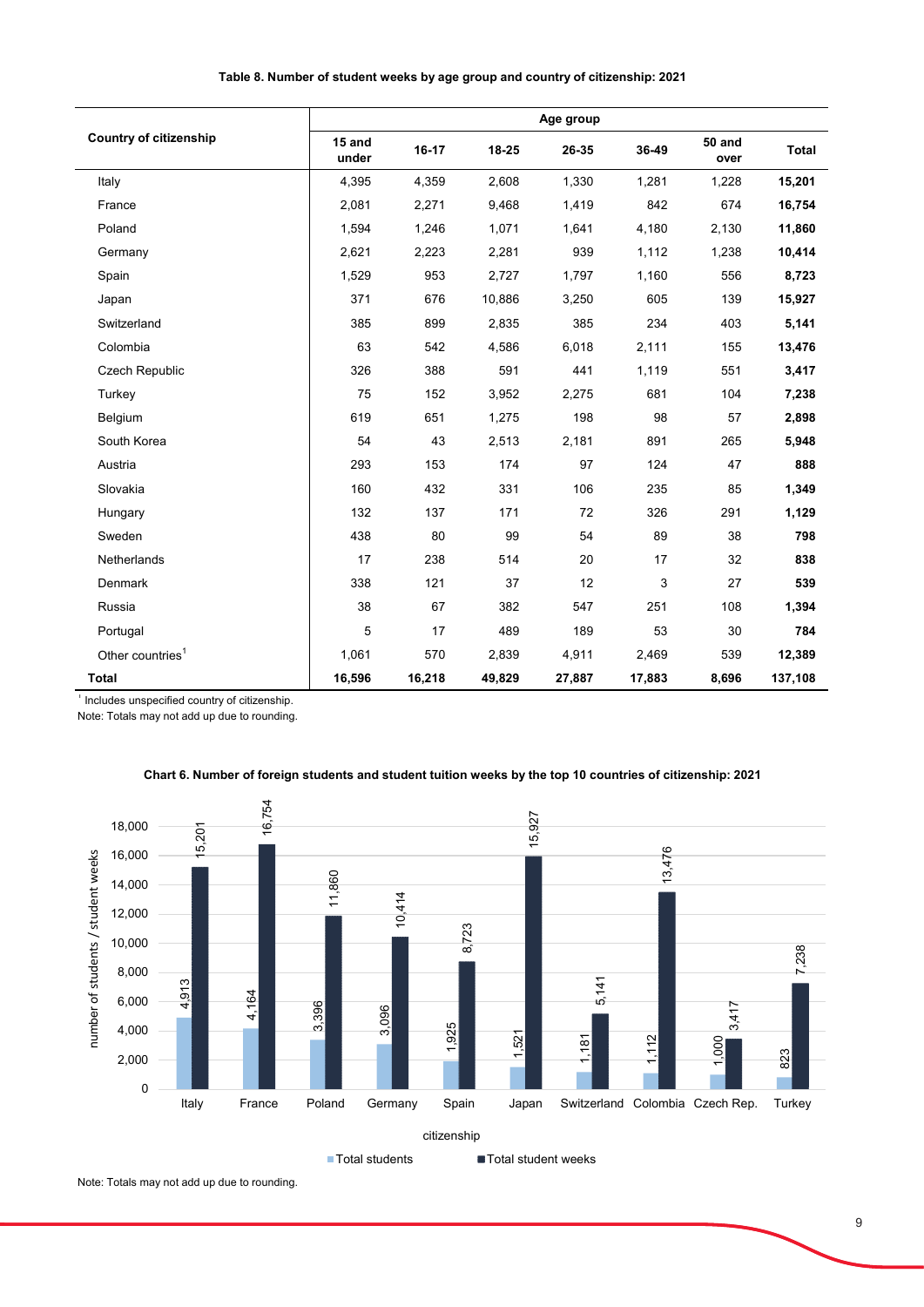|                               |              | <b>Number of student weeks</b> |              |              | Average number of student      |       |
|-------------------------------|--------------|--------------------------------|--------------|--------------|--------------------------------|-------|
| <b>Country of citizenship</b> |              |                                |              |              | weeks per student <sup>1</sup> |       |
|                               | <b>Males</b> | <b>Females</b>                 | <b>Total</b> | <b>Males</b> | <b>Females</b>                 | Total |
| Italy                         | 6,506        | 8,695                          | 15,201       | 3.0          | 3.2                            | 3.1   |
| France                        | 7,755        | 8,999                          | 16,754       | 4.2          | 3.8                            | 4.0   |
| Poland                        | 3.046        | 8.814                          | 11,860       | 3.3          | 3.6                            | 3.5   |
| Germany                       | 5,092        | 5,322                          | 10,414       | 3.5          | 3.3                            | 3.4   |
| Spain                         | 3,889        | 4,834                          | 8,723        | 4.8          | 4.3                            | 4.5   |
| Czech Republic                | 1,079        | 2,338                          | 3,417        | 3.2          | 3.5                            | 3.4   |
| Belgium                       | 1,422        | 1,477                          | 2,898        | 4.9          | 4.7                            | 4.8   |
| Austria                       | 373          | 515                            | 888          | 2.8          | 3.2                            | 3.0   |
| Slovakia                      | 523          | 826                            | 1,349        | 5.0          | 4.6                            | 4.8   |
| Hungary                       | 467          | 662                            | 1,129        | 4.4          | 3.8                            | 4.0   |
| Other EU countries            | 1,523        | 2,836                          | 4,358        | 3.6          | 3.3                            | 3.4   |
| <b>EU Total</b>               | 31,675       | 45,318                         | 76,992       | 3.7          | 3.6                            | 3.6   |
| Japan                         | 7,074        | 8,853                          | 15,927       | 10.8         | 10.2                           | 10.5  |
| Switzerland                   | 2,330        | 2,811                          | 5,141        | 4.2          | 4.4                            | 4.4   |
| Colombia                      | 6,115        | 7,361                          | 13,476       | 12.1         | 12.2                           | 12.1  |
| Turkey                        | 4,792        | 2,446                          | 7,238        | 8.7          | 8.9                            | 8.8   |
| South Korea                   | 1,986        | 3,962                          | 5,948        | 11.5         | 11.1                           | 11.2  |
| Russia                        | 413          | 981                            | 1,394        | 6.8          | 8.5                            | 7.9   |
| <b>Brazil</b>                 | 288          | 781                            | 1,069        | 6.4          | 7.1                            | 6.9   |
| China                         | 663          | 1,308                          | 1,971        | 9.6          | 16.8                           | 13.4  |
| Chile                         | 691          | 759                            | 1,449        | 10.0         | 11.7                           | 10.8  |
| Ukraine                       | 251          | 444                            | 694          | 7.6          | 6.7                            | 7.0   |
| Other Non-EU countries        | 2,435        | 3,141                          | 5,576        | 7.6          | 9.0                            | 8.3   |
| <b>Non-EU Total</b>           | 27,039       | 32,846                         | 59,885       | 8.9          | 9.3                            | 9.1   |
| <b>Unspecified</b>            | 126          | 104                            | 230          | 5.3          | 3.4                            | 4.2   |
| Total                         | 58,839       | 78,268                         | 137,108      | 5.0          | 4.8                            | 4.9   |

### **Table 9. Number of student weeks by sex and country of citizenship: 2021**

 $1$  Based on student figures as presented in Table 1.

Note: Totals may not add up due to rounding.



### **Chart 7. Number of foreign students and tuition weeks: 2020 and 2021**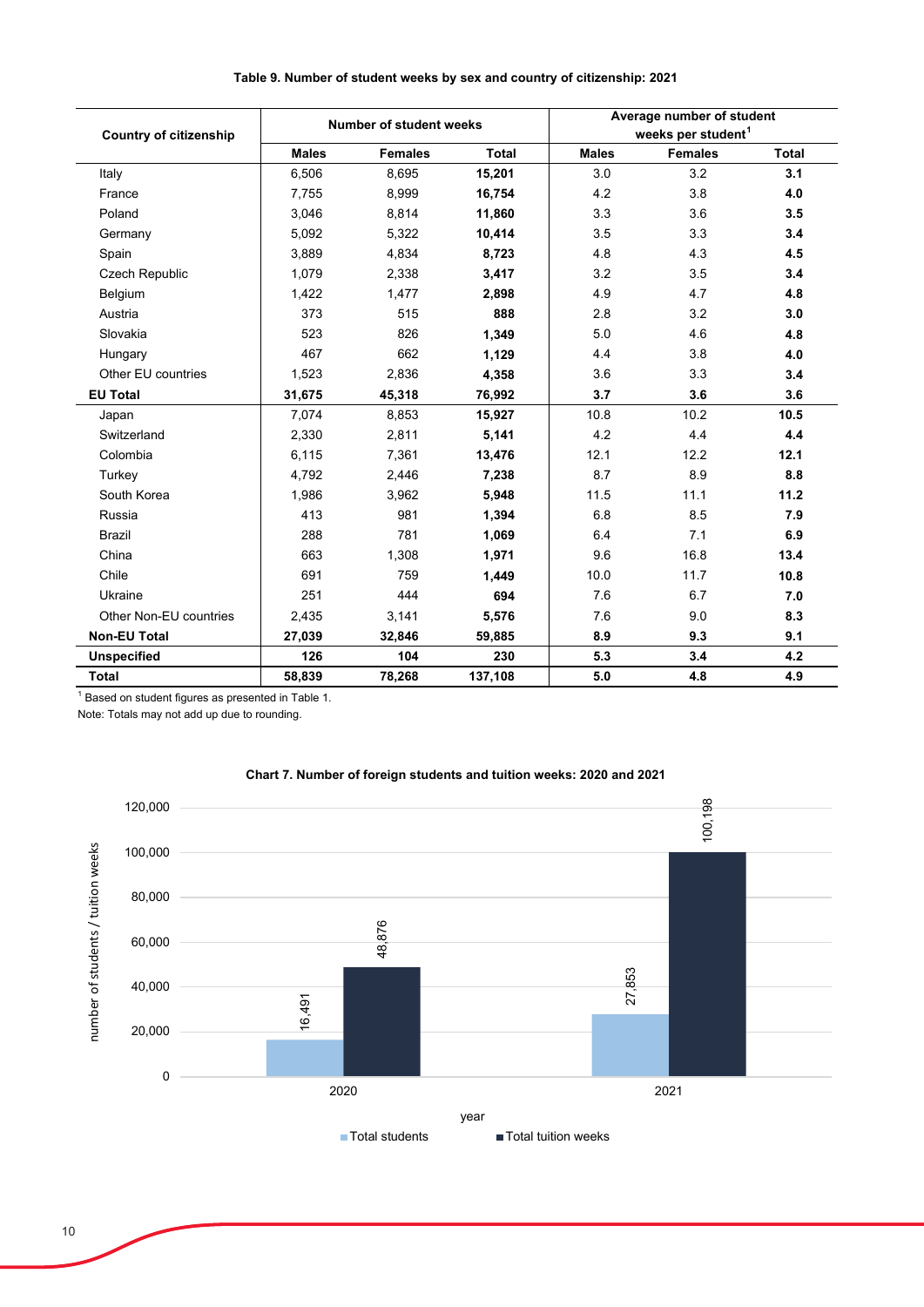# Table 10. Staff<sup>1</sup> employed in local licensed ELT schools by sex, type of employment and age group: 2021

|              | <b>Males</b>   | <b>Females</b>                                                | <b>Total</b>     |
|--------------|----------------|---------------------------------------------------------------|------------------|
| Age group    |                | <b>Teaching/Academic staff</b>                                |                  |
| $16 - 17$    | $\blacksquare$ | 1                                                             | $\mathbf{1}$     |
| 18-24        | 30             | 62                                                            | 92               |
| 25-34        | 39             | 55                                                            | 94               |
| 35-44        | 23             | 47                                                            | 70               |
| 45-54        | 26             | 42                                                            | 68               |
| 55 and over  | 39             | 111                                                           | 150              |
| <b>Total</b> | 157            | 318                                                           | 475              |
|              |                | Non-teaching staff                                            |                  |
| $16 - 17$    | $\mathbf{3}$   | 6                                                             | $\boldsymbol{9}$ |
| 18-24        | 50             | 60                                                            | 110              |
| 25-34        | 40             | 67                                                            | 107              |
| 35-44        | 28             | 42                                                            | 70               |
| 45-54        | 21             | 31                                                            | 52               |
| 55 and over  | 22             | 12                                                            | 34               |
| <b>Total</b> | 164            | 218<br>$\overline{7}$<br>122<br>122<br>89<br>73<br>123<br>536 | 382              |
|              |                |                                                               | <b>Total</b>     |
| $16 - 17$    | 3              |                                                               | 10               |
| 18-24        | 80             |                                                               | 202              |
| 25-34        | 79             |                                                               | 201              |
| 35-44        | 51             |                                                               | 140              |
| 45-54        | 47             |                                                               | 120              |
| 55 and over  | 61             |                                                               | 184              |
| <b>Total</b> | 321            |                                                               | 857              |

 $1$  Refer to methodological note 5.

Note: For type of employment, teaching and non-teaching staff definitions see methodological note 8.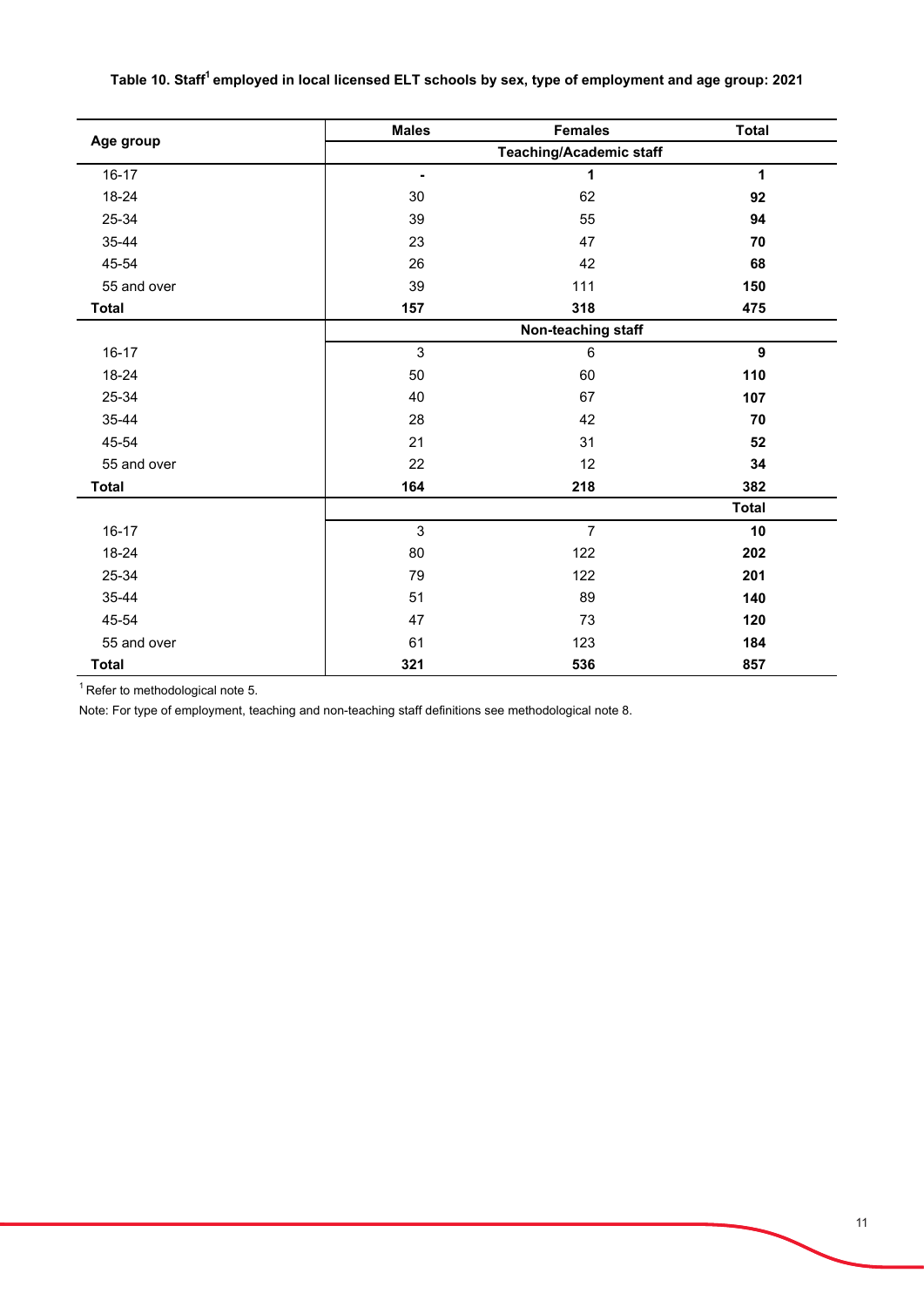| <b>Teaching/Academic staff</b><br>Type of |              |                | Non-teaching staff |              |                | <b>Total</b> |              |                |              |
|-------------------------------------------|--------------|----------------|--------------------|--------------|----------------|--------------|--------------|----------------|--------------|
| employment                                | <b>Males</b> | <b>Females</b> | <b>Total</b>       | <b>Males</b> | <b>Females</b> | <b>Total</b> | <b>Males</b> | <b>Females</b> | <b>Total</b> |
| Full-time                                 | 33           | 81             | 114                | 112          | 162            | 274          | 145          | 243            | 388          |
| Part-time                                 | 48           | 86             | 134                | 30           | 27             | 57           | 78           | 113            | 191          |
| Casual                                    | 76           | 151            | 227                | 23           | 30             | 53           | 99           | 181            | 280          |
| Total                                     | 157          | 318            | 475                | 165          | 219            | 384          | 322          | 537            | 859          |

 $1$  Refer to methodological note 5.

Note: For type of employment, teaching and non-teaching staff definitions see methodological note 8.





 $1$  Refer to methodological note 5.

Note: For type of employment, teaching and non-teaching staff definitions see methodological note 8.





 $1$  Refer to methodological note 5.

Note: For type of employment, teaching and non-teaching staff definitions see methodological note 8.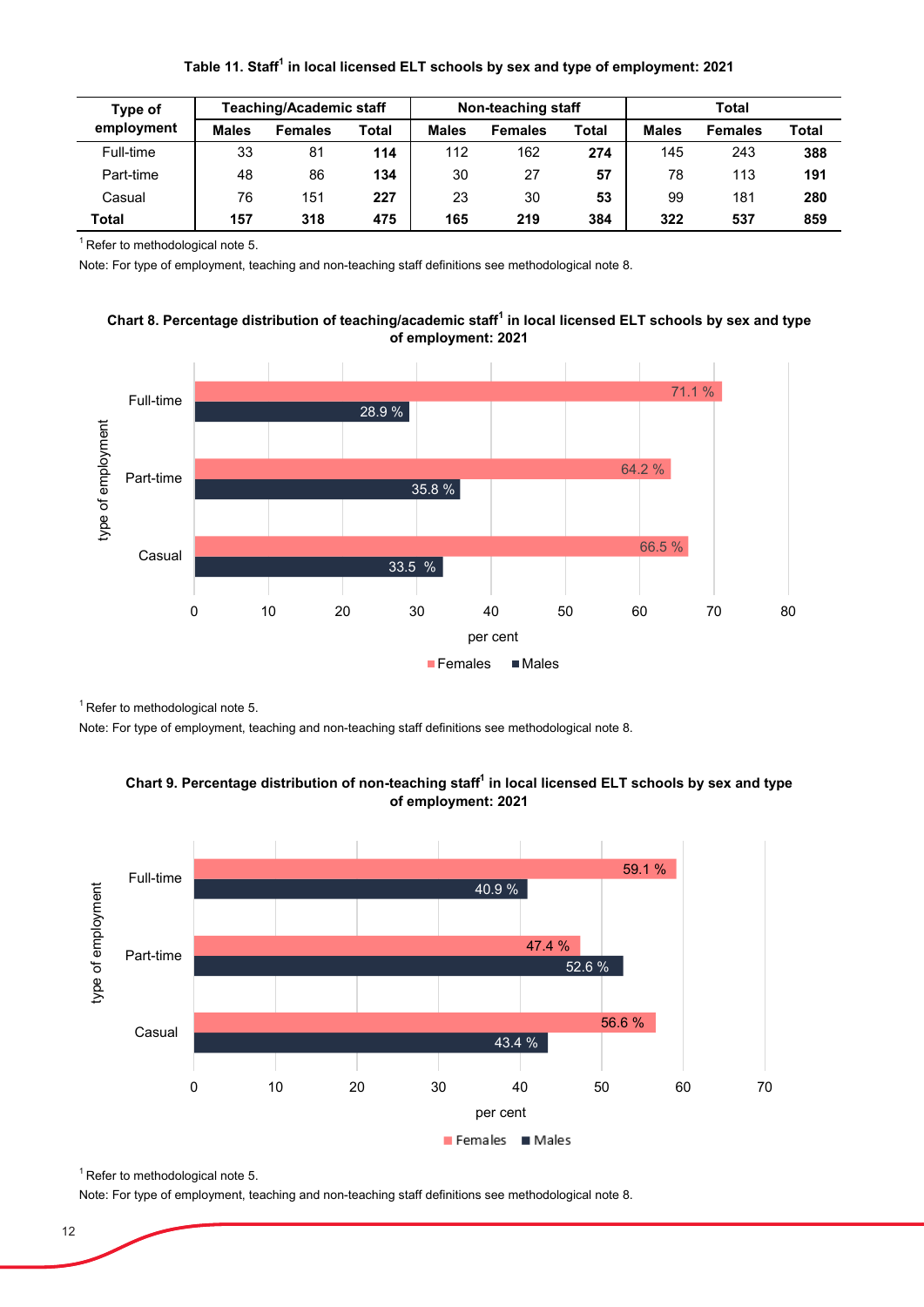### **Methodological Notes:**

- 1. Data used in this News Release is based on information collected by the Ministry for Education, Sport, Youth, Research and Innovation which was subsequently analysed by NSO.
- 2. Data was collected by the ELT Council during the period December 2021-February 2022. All local licensed English Language Teaching (ELT) schools operating in 2020 responded to this questionnaire. A full list of ELT schools can be accessed at: https://eltcouncil.gov.mt/wp-content/uploads/2022/05/List-of-Schools-1.pdf
- 3. Breakdowns by country are based on the students' citizenship as provided by the student. Thus, figures for foreign citizens are not directly comparable to other tourism figures published by the NSO.
- 4. In 2021, following disruptions and unprecedented scenarios due to COVID-19, foreign students attended both physical courses in Malta, as well as online courses.
- 5. For the scope of this release 'teaching/academic staff' includes all ELT permit holders. Staff employed with different schools carrying out the same role are counted once.
- 6. Figures on type of course followed and type of accommodation cannot be compared with data of previous years due to methodological enhancements held in 2020.
- 7. Due to the COVID-19 situation, the following tourism-related chronology of events in 2020 happened in Malta:

| 28th February | People flying in from Italy, China (including Hong Kong), Singapore, Japan, Iran, South Korea from 26th<br>February onwards needed to stay in quarantine for 14 days upon arrival.                                                                                                                                                   |
|---------------|--------------------------------------------------------------------------------------------------------------------------------------------------------------------------------------------------------------------------------------------------------------------------------------------------------------------------------------|
| 8th March     | Flights from/to Milan were suspended.                                                                                                                                                                                                                                                                                                |
| 10th March    | Flights from/to Italy were suspended.                                                                                                                                                                                                                                                                                                |
| 10th March    | The last cruise liner call.                                                                                                                                                                                                                                                                                                          |
| 11th March    | Flights from/to France, Switzerland, Germany and Spain, were suspended.                                                                                                                                                                                                                                                              |
| 11th March    | People flying in from France, Switzerland, Germany and Spain, needed to stay in quarantine for 14 days upon<br>arrival.                                                                                                                                                                                                              |
| 13th March    | All people flying in from all destinations needed to stay in quarantine for 14 days upon arrival.                                                                                                                                                                                                                                    |
| 18th March    | The last Virtu' Ferries service for passengers between Malta and Sicily.                                                                                                                                                                                                                                                             |
| 21st March    | All flights from/to all destinations were suspended.                                                                                                                                                                                                                                                                                 |
| 1st July      | Re-opening of Malta International Airport. The first group of destinations that reopened for travel comprised:<br>Germany, Austria, Italy, France, Spain, Poland, Cyprus, Switzerland, Iceland, Slovakia, Norway, Denmark,<br>Hungary, Finland, Ireland, Lithuania, Latvia, Estonia, Luxembourg, Czech Republic, Greece and Croatia. |
| 15th July     | Restrictions on all other flight destinations were lifted.                                                                                                                                                                                                                                                                           |
| 21st August   | First cruise liner call since March 2020.                                                                                                                                                                                                                                                                                            |

Sources: Malta Tourism Authority, Virtu' Ferries, Transport Malta and Valletta Cruise Port.

#### 8. **Definitions:**

**ELT schools** refer to institutions which provide English-related courses for foreign students. More information can be accessed at: https://eltcouncil.gov.mt/

**Teaching/Academic staff** refer to professional personnel directly involved in teaching students, including teachers, assistant teachers, ELT instructors and other ELT permit holders.

**Non-Teaching staff** refer to persons employed by educational institutions who have no instructional responsibilities, and do not hold an ELT permit. Examples are school management staff, front office staff, group leaders, administration staff, sales, marketing and reservations staff.

**Full-time employment:** includes employed persons on a full-time basis.

**Part-time employment:** includes employed persons whose normal hours are less than those of comparable full-time workers.

**Casual employment:** includes temporary workers, working irregular hours, who are employed on a part-time basis.